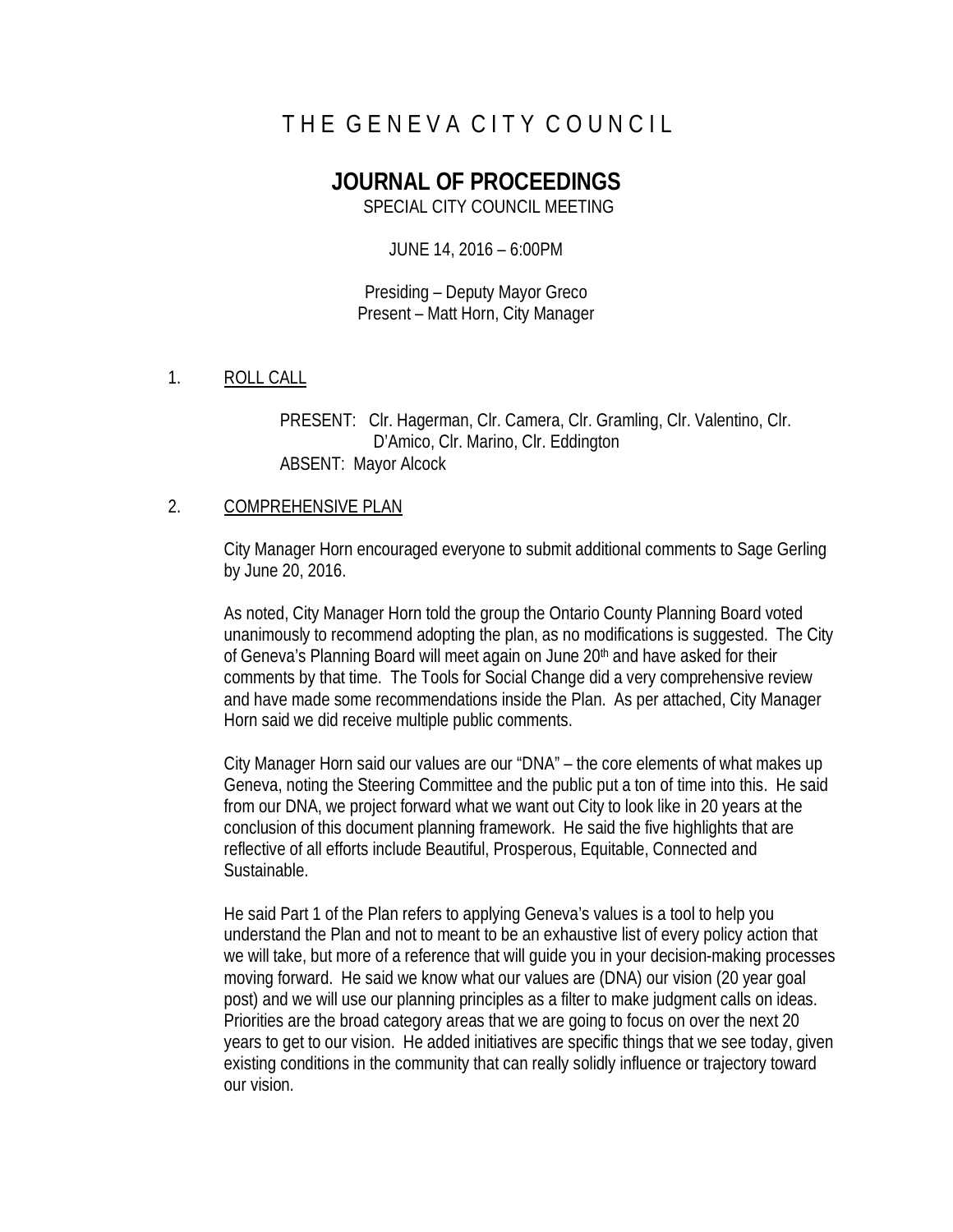The following are some concerns/comments that were addressed:

- The committee members didn't feel there should be many changes to what was put together
- Question about how we apply questions regarding poverty, multi-cultural inclusion in specific projects, priorities and planning principles
- How do we create a plan that addresses poverty develop an Economic Opportunity Task Force
- Environmental enhancements, to be more explicit about what we mean when we say environmental stewardship
- Plan has to address vulnerability in our community (school district), referring to Comment 9 (2); how do we support the school without getting into the schools Pages 19 and 21 addresses (riots, shootings, etc.)
- Pg. 22 Boost Access to the City's Lakefront. Important to note to and from access to the Lakefront (economic opportunities by inviting some boating tourism into the City)
- Page 19 How do we protect and make vital the expansion of rich and fertile countryside that surrounds Geneva with limited jurisdiction. We need to actively collaborate with the Town, as well as other County partners that have the same interest. Perhaps engage in a regional planning effort for Ontario County to establish agricultural zones.
- Page 19, 3rd Section Work to combat false negative perception of Geneva and their neighborhoods. Marketing effort – we should rewrite that in a positive way
- Page 25 Residential-Commercial Exemption (Section 485-a). Why not do that now.
- Page 30 Median Construction on Hamilton Street. Should continue down on the lower level of Rts. 5 & 20
- Page 29 Zero-tolerance approach to blight. Prefer "Focus-approach to blight" instead of "zero-tolerance approach to blight
- Work more closely with school district to enhance relationship, as it is an important part of our overall vision of trying to attract the higher end of the socio-economic ladder.
- Invite the Town to join in on this compact as another resource
- What can we do to protect our lakefront the biggest asset Geneva has to offer that other cities do not
- Separate things that require money from those things that do not require money Page 36 – 37, "C's" are things the City can do without writing a check for; except Economic Opportunity Task force
- Address the high, middle and low end housing spectrum, including stricter code enforcement

Again, City Manager Horn asked that all comments be submitted to Sage Gerling no later than June 20, 2016. He added we anticipate a draft will be circulated within the next two weeks.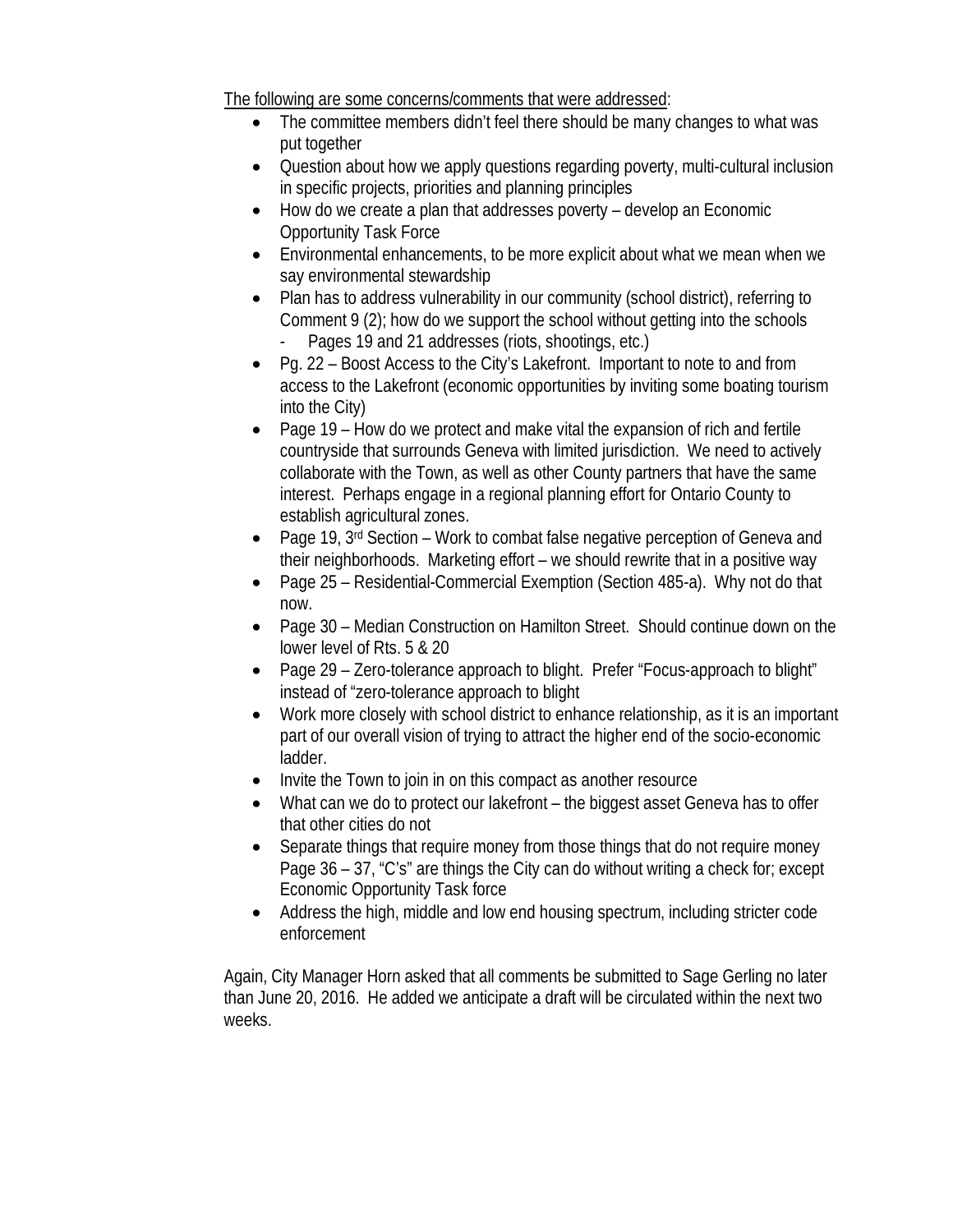# 3. ADJOURNMENT

Deputy Mayor Greco adjourned the meeting at 7:00pm so that Council members could attend the LGBTQ Vigil, relative to the Orlando, Florida shooting.

> ACTION TAKEN by Clr. Hagerman; seconded by Clr. Eddington MOVED THAT this meeting be adjourned at 7:00pm. ROLL CALL: Aye – Clr. Hagerman, Clr. Gramling, Clr. Valentino, Clr. D'Amico, Clr. Marino, Clr. Eddington, Deputy Mayor Greco Nay – Clr. Camera Absent – Mayor Alcock

MOTION CARRIED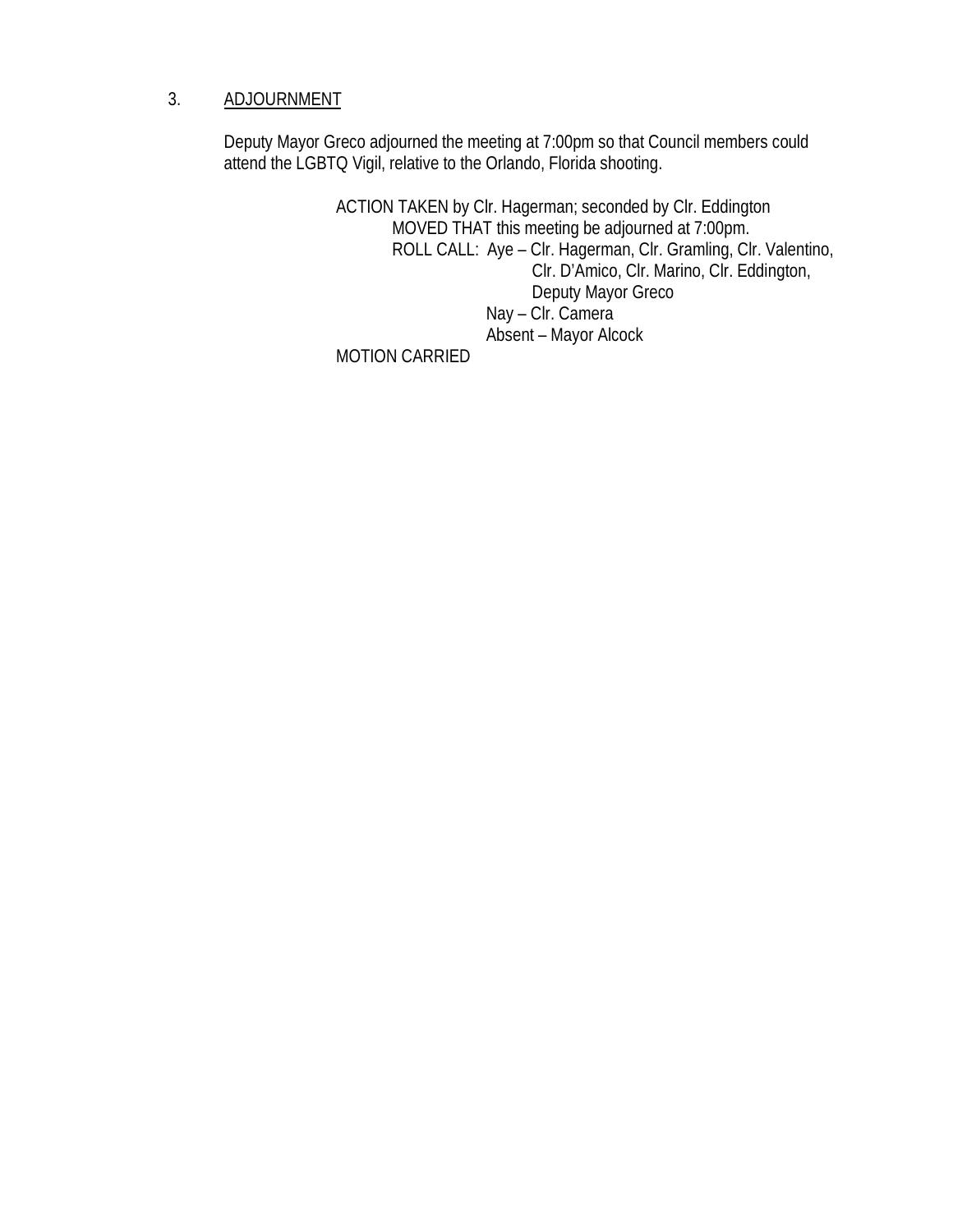## City of Geneva Comprehensive Plan Comments Received from Community

#### From May First Draft

- 1. Ontario County Planning Board (June 8, 2016): Voted anonymously to recommend adopting the plan. No modifications suggested.
- 2. City of Geneva Planning Board: Group comments may be completed at the June 20<sup>th</sup> meeting.
- 3. Tools for Social Change Letter and chart: Letter and chart included next. Committee members met with Tools for Social Change on May 24th.

 $\mathcal{A}^{\pm}$ 

4. Comments sent via email or phone to Sage Gerling: Included at the end as Comment 1, 2, etc.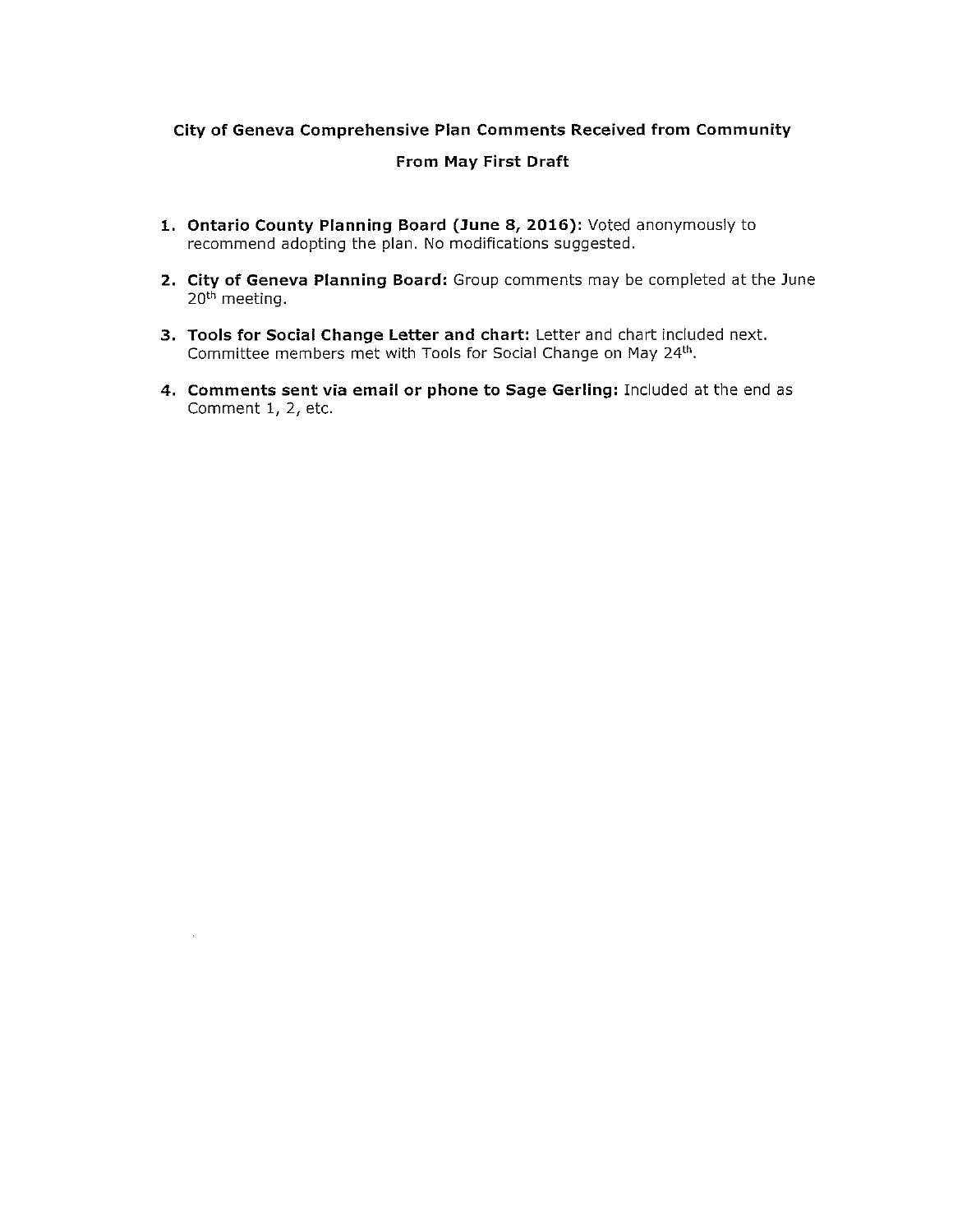

May 22, 2016

Sage Gerling Director of Neighborhood Initiatives 47 Castle St. Geneva, NY 14456

Dear Sage and the Comprehensive Planning Committee,

We write on behalf of Tools for Social Change (TFSC) to offer feedback on the draft of Geneva's new comprehensive plan. There are several parts of the plan that we are excited about, as they seem to reflect the conversations and recommendations that came out of the TFSC "Big Talks in the Little City" data set. There are also several gaps or absences in the comprehensive plan that we see as missed opportunities for engaging with the Big Talks data set. Finally, the comprehensive plan also contains some troubling rhetoric, assumptions and emphases that we consider to be fundamentally at odds with the Big Talks data set, as well as with the perspectives and goals of TFSC overall. Below we describe these consistencies, gaps, and conflicts respectively.

# Consistencies

We believe the plan to connect the lakefront to the rest of the city (page 32, part 1) is largely consistent with the Big Talk data set, which suggests that the lakefront is a public space that is utilized and valued by residents and visitors across lines of social difference. We see that traffic calming and paths of connection, especially to the East Lakeview Neighborhood and to downtown, have the potential to significantly improve access to the lake for disadvantaged residents of Geneva. These connections are especially important for those who do not own their own vehicles, as well as those whose mobility is limited by disability, small children, age or other factors (though please also see Gaps comments below regarding making such social justice benefits explicit). We are disappointed, however, to not see plans made toward a safe, accessible, and inexpensive swimming beach for all residents. This need is illustrated in the Big Talk data, and it is something that could help to make the lakefront more accessible and userfriendly for low-income residents. Since the lakefront is widely considered an important and valued public space, a safe swim area could help to further connect Geneva residents across lines of social difference.

We also believe that the visions and values section in Part 1 is largely consistent with the Big Talk data set (though also see Gaps comments below regarding integration of this section). We agree that the stated values and visions are important to Geneva's present and future, and we agree with most of the policies and actions that articulate how to put these values and visions into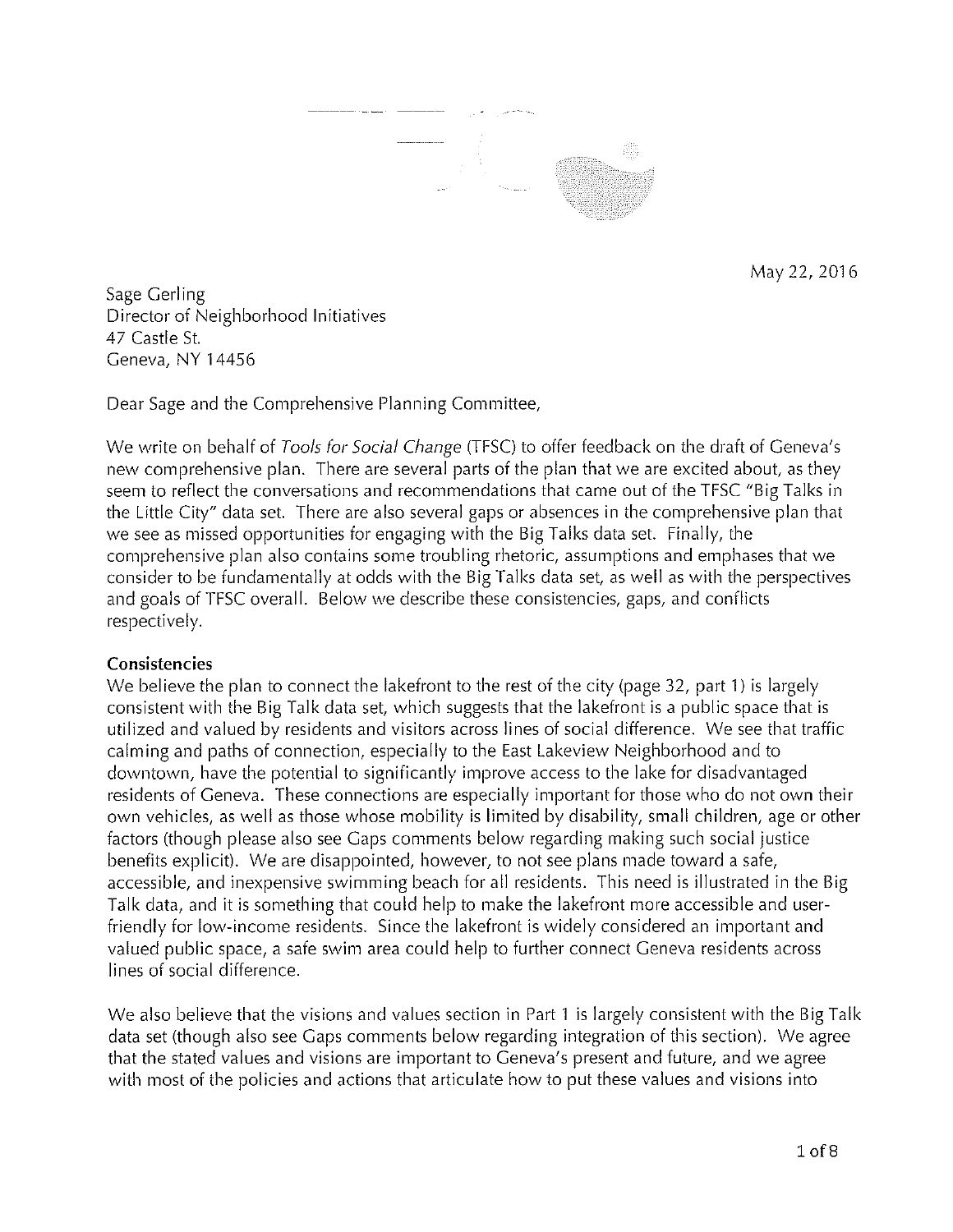practice. We feel especially that it is important to "identify and mitigate structural or historical conditions that hinder any residents' ability for full participation in civic and political life" (page 19, part 1). Other policy/action points that resonate with the Big Talk data set include especially:

- $\bullet$ WE WILL: Facilitate, via policy, quality housing opportunities for all stages of life
- WE WILL: Foster a climate of skills sharing and skills building for residents  $\bullet$
- WE WILL: Grow the economic status of Geneva's residents, including expanding  $\bullet$ opportunities to increase the livelihood of low-income workers employed within the Geneva area
- WE WILL: Improve accessibility to public spaces and recreational amenities for residents and  $\bullet$ visitors
- WE WILL: Provide traditionally underrepresented groups meaningful opportunities for ٠ engagement
- WE WILL: Engage in inclusive interactions and transparent decision making processes ٠
- WE WILL: Engage youth in being active citizens and demonstrate their importance in our community
- WE WILL: Make certain that patterns of development reinforce our capacity to stay close and  $\bullet$ connected
- WE WILL: Protect Seneca Lake and continue efforts to physically and civically connect  $\bullet$ Geneva with the lake
- WE WILL: Create accessible connections to our natural resources  $\bullet$
- WE WILL: Understand each other's differences, engage in dialogue, and listen  $\bullet$
- WE WILL NOT: Support conditions that limit the economic and social mobility of Geneva's  $\bullet$ lower income households.
- WE WILL NOT: Ignore language barriers that impede resident access to City services, ٠ amenities, and programs
- WE WILL NOT: Ignore the needs of residents to find suitable spaces to recreate and enjoy  $\bullet$ their neighborhoods
- WE WILL NOT: Tolerate nepotism, racism, or arbitrarily exclusionary practices in public  $\bullet$ processes, programs, or services.

# Gaps

One of the most widespread gaps in the comprehensive plan seems to be the almost complete failure to integrate any of the vision policies/actions (listed above) into the planning priorities and subsequent initiatives. In fact, this absence is so notable that the document currently reads as two separate proposals (one ending on page 19, part 1, the other beginning on page 20), rather than one cohesive plan. We see this as a missed opportunity to specify exactly how the proposed priorities and initiatives dovetail with the (social justice oriented) visions and values of Geneva. Without this integration, the latter part of the plan reads as totally devoid of content that is applicable to the Big Talks data set. Furthermore, social equity then becomes simply an afterthought, tacked on via a brief mention of the "Economic Opportunity Task Force," rather than something that is embedded in the whole of the plan. We have some specific ideas for how to translate the visions and values into concrete priorities, actions and initiatives. Below are a few examples, and we also look forward to discussing additional ideas with you on Tuesday, May  $24<sup>th</sup>$  at the next TFSC meeting (6-8pm at Mount Olive Baptist Church).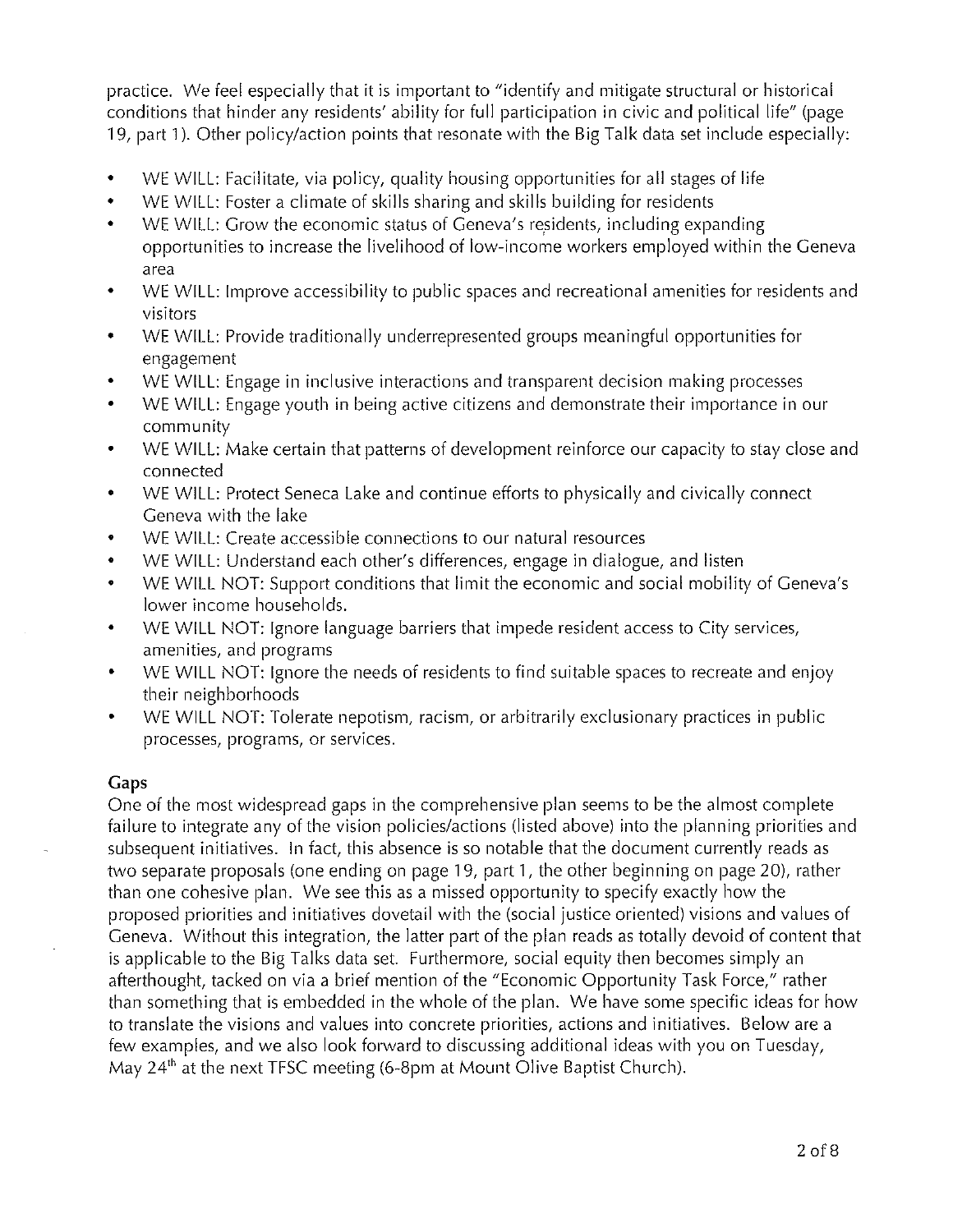## Geneva's Planning Principles

"Geneva's Planning Principles" (page 20, part 1) only briefly mentions social equity – as an "ideal" situation, but not a principle to strive for. Given that this section is to be considered "the most important" (page 7, part 1) and "the way we will make decisions" (page 20, part 1), this absence is particularly concerning. Instead, we highly recommend integrating the objectives and operation of the Economic Opportunity Task Force (EOTF) directly into Geneva's "Planning Principles". This would ensure that the intent of the EOTF, "to address the City's high poverty rates by employing best practices in aligning poverty services, education, and job training to advance upward mobility," (page 23, part 1) would become integrated into all planning initiatives and future decision-making. More specifically, we suggest deleting the second "pay" our own way" (page 20) Planning Principle, which makes little sense for Geneva and is arguably counter-productive to poverty reduction, and replacing it with a principle that instead embeds the EOTF goals into the planning process itself. The text on page 20 could read: Geneva must acknowledge and strengthen the capacity of its low-income residents "We must explore best practices for reducing poverty and aligning education, training, and other services to develop a ready workforce for Geneva's thriving industries."

The corresponding text on page 21 could read as follows: WE WILL: look for opportunities to draw upon and enhance the strengths and skills of Geneva's low income residents, including through entrepreneurial incubator programs that could support, for example: a commercial kitchen project, expansion of food trucks and outdoor vendors, buying co-ops or neighborhood markets, and/or other such creative endeavors; align poverty services, education and job training to advance upward mobility; work to improve accessibility to resources, including food, transportation, and quality fair housing; continue to expand opportunities for fair representation in public decision-making. WE WILL NOT: pursue planning projects that push out or diminish the capacities and creative potential of Geneva's low income residents; ignore barriers to upward mobility within Geneva's low income population, including those related to language, discrimination, food access, transportation, housing instability, and job-training.

We further recommend that in order to accomplish the above, the EOTF, which would be charged with the large task of ensuring this principle is considered in all planning decisions, needs to be given larger attention in the budget allocation on pages 36-37 of the plan. Even as a community coalition, the EOTF needs a budget that is more than "marginal coordination costs." The Geneva community cannot be counted on to continue to offer free labor to the City. An effective task force of this kind would require at least paid support staff if not also professional poverty experts. It would also need to adhere to specific diversity requirements for staffing in order to ensure adequate representation of disenfranchised groups. Finally, the EOTF would also require a physical space in which to operate.

# Priorities, Initiatives, and Projects

The priorities, initiatives, and projects are themselves full of missed opportunities for elaboration on their social justice implications (as well as other connections to the visions/values section of the plan). Below we offer just a few examples of how to identify and remedy these gaps, but we look forward to discussing with you further how to specifically translate the visions/values section into concrete actions, priorities, and goals.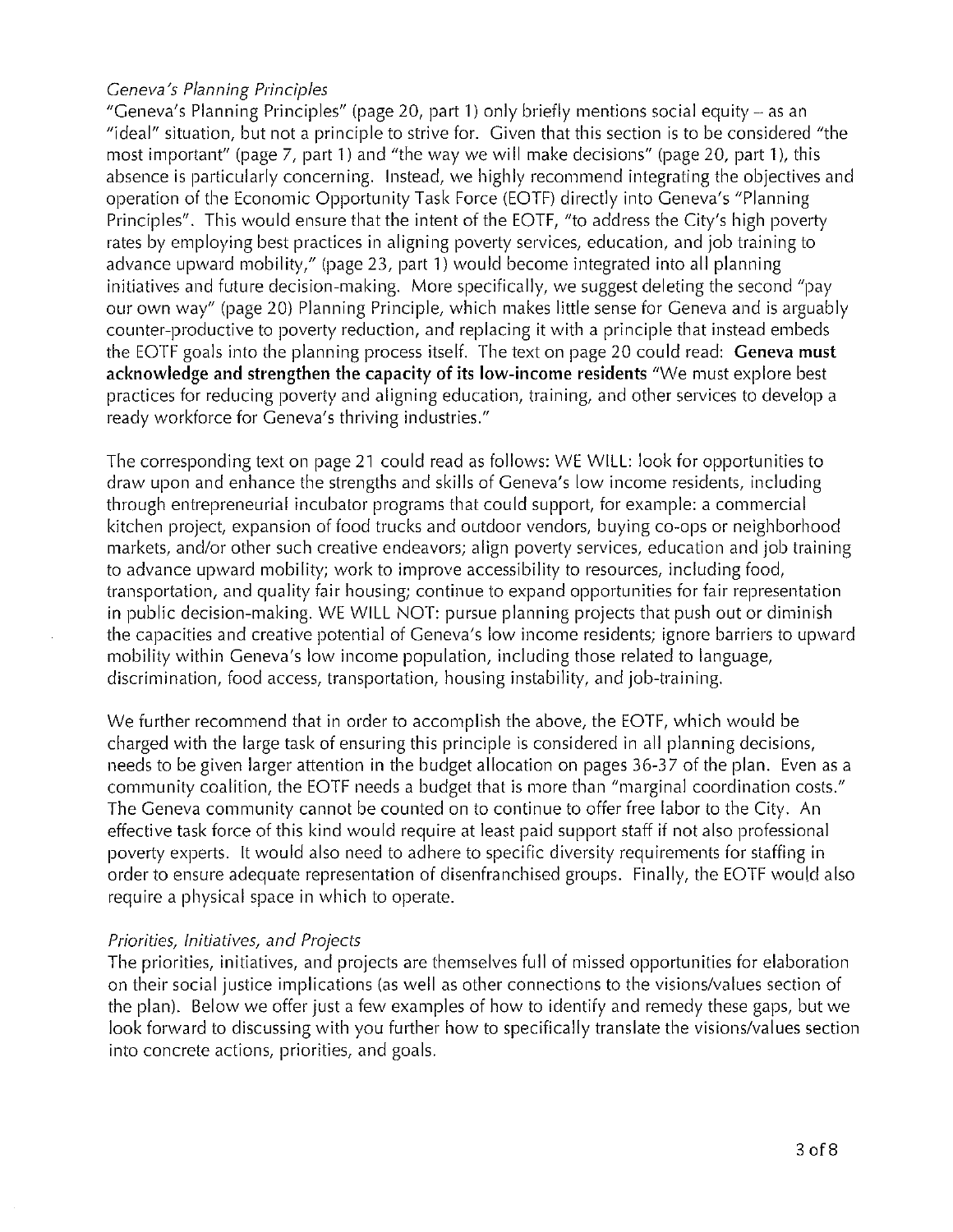- 1. The priorities and initiatives mention concern over the quality of the housing stock, yet there is a lack of attention to rental property, including especially the problems of sub-standard rental units and "slum lords." In fact, most of the corridor plans focus solely on external features like beautification, or removal of blight, but fail to mention the importance of dealing with internal code violations. Dealing with these internal code violations is very important to ensuring the housing security of low-income residents, which may subsequently allow such residents more opportunities for engagement in the local economy, as well as success in the workforce. This prospect seems very much inline with the stated goal of helping to "advance" upward mobility."
- 2. The focus on blight and beautification, widespread in the initiatives/projects, suggests that aesthetic issues are the only concerns that matter for future planning decisions. This focus on aesthetics, without any connection to the social justice-oriented values and visions in the plan, is troubling. In addition to the specific language and goals that detail processes of beautification, we suggest considerable attention be paid to concretizing the visions and values section into other tangible plans and actions. (Again, we look forward to discussing more of these specifics with you on Tuesday, May 24<sup>th</sup>). In addition, however, it is worth noting that we do not generally disapprove of aesthetic enhancements. We acknowledge that even aesthetic enhancements themselves can lead to other improvements: they can act as enticements for further business development, such as a much-needed grocery store in the East Lakeview Neighborhood; and they can improve quality of life for disadvantaged residents, including by increasing connectivity and accessibility to Geneva's natural and social assets. Aesthetic enhancements could also encourage more mixed-income housing opportunities, thereby disrupting patterns of economic segregation and encouraging more connectivity among residents. However, none of these benefits are stated or elaborated in the plan. We believe it is very important for the plan to contain specific language regarding the social justice goals of the initiatives/projects, whether focused aesthetically or otherwise.
- 3. The corridor plans mention medians, bike lanes (except disconcertingly not on Hamilton St, where they are most needed!), traffic slowing, pedestrian crosswalks, and more. But there is no mention of how and why this is important for helping to ameliorate some of the transportation issues that Geneva's low-income residents face, especially for those who do not have access to a vehicle. We would like to see much more attention paid to the transportation difficulties of low-income residents, as the Big Talk data shows that this is important to the plan's goal of "advancing upward mobility." Moreover, several initiatives mention improved signage and crossings, but they do not discuss the importance of accessible signage, improved crossings, and other accessibility enhancements in terms of the specific accessibility and mobility needs of Geneva residents. How will this improve access to the lake/colleges for older residents, or residents with small children, residents with disabilities, or even simply residents without access to vehicles? We strongly believe that the transportation, mobility and accessibility needs of Geneva's disadvantaged residents need to be detailed specifically in the initiatives/projects section of the plan.
- 4. In terms of the Castle St corridor initiative particularly, there is concern at TFSC over the loss of the laundromat – which is used by many, though is labeled simply (again) as a "blight" in the plan. Instead of focusing primarily on aesthetic and other concerns that seem to only benefit wealthier residents in this area, why not specifically discuss how the initiative could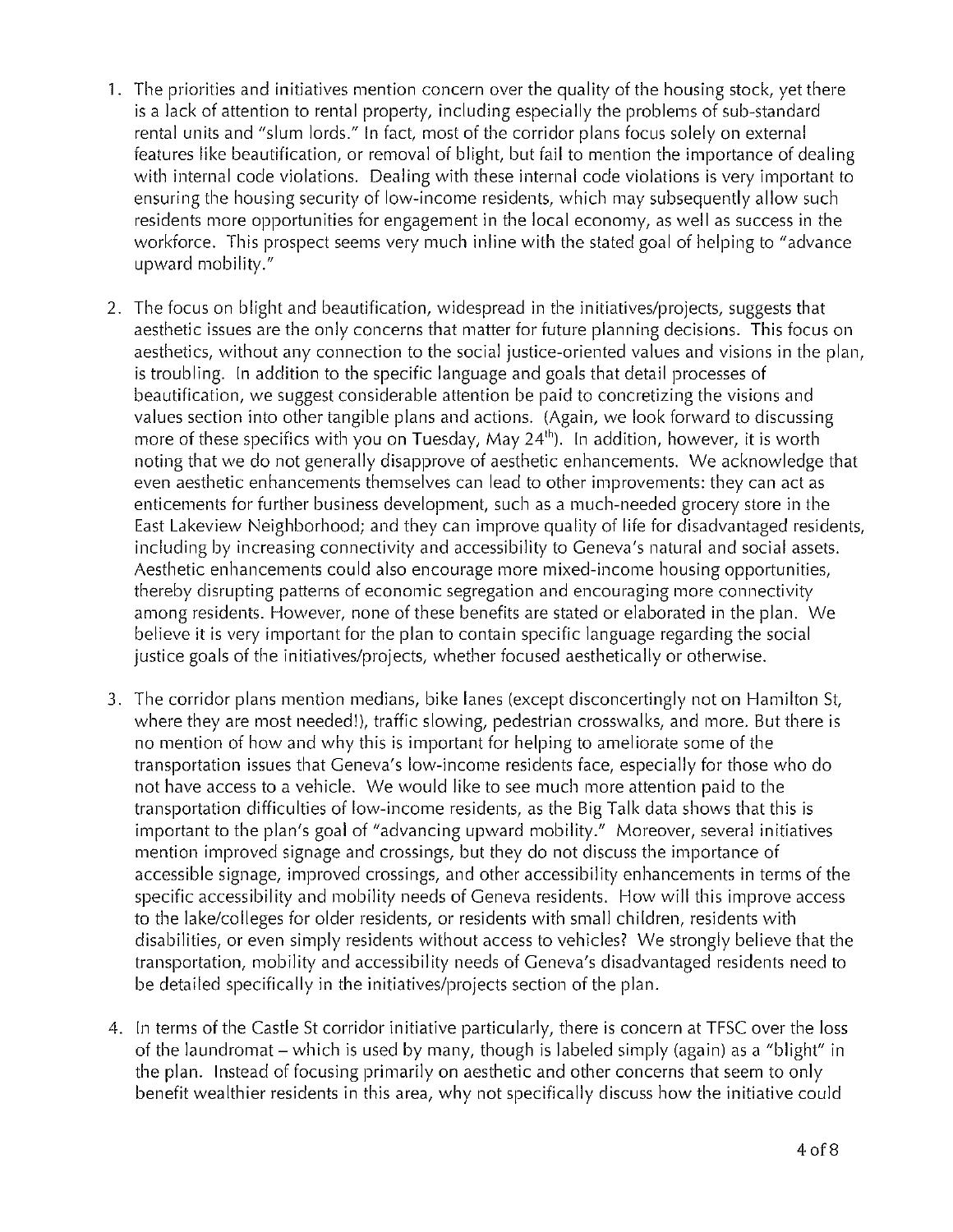improve quality of life for low-income residents, encourage a well-functioning, mixed-income residential neighborhood, expand opportunities for recreation, enhance accessibility to downtown, the public library, and more? And why not provide a provision for keeping a laundromat in this neighborhood, and perhaps for encouraging some other mixed-use and commercial development as well? These questions could equally apply to other corridor initiatives; it is important to include in all plans opportunities for growth and development that low-income communities can specifically benefit from, and rally behind.

In addition to these missed opportunities, we believe that the comprehensive plan still suffers from a "positive politics" approach in some places. That is, there is a tendency to describe Geneva as what we wish or imagine it to be, rather than acknowledging the current realities, which are not all so positive. For example, Geneva is not currently "connected" in many places. In fact, as the Big Talk data show, there is a fair amount of economic and racial segregation in both residential and commercial spaces. Rather than acknowledging such experiences of segregation, the plan seems to claim connectivity as a reality, rather than a goal. Similarly, our multi-cultural heritage is certainly a source of pride for some, and is indeed something to be celebrated. However, racism and xenophobia are also lived realities in Geneva that remain under-acknowledged. While celebrating diversity is important, it is also important to specifically discuss how such a celebration can take place – for example, by writing policy that ensures inclusion and representation in civic and political life. Without such specifics, pride in Geneva's diversity remains simply an imaginary hope. And lastly, in regard to accessibility, while the plan does generally mention the importance of accessible spaces, this word also remains undefined and under-specified in the plan. Experiences of inaccessibility are real and specific in Geneva – involving difficult street crossings, (a lack of) public seating and benches, transportation difficulties (such as unsafe biking and walking areas, or places to wait for infrequent busses), and also a desire for inexpensive access to safe swimming areas by the lakefront. As has already been noted, these experiences are not reflected explicitly in the plan – even though they could be seen as important rationales for at least some of the initiatives mentioned above.

Finally, it is important to mention that the plan's "uniquely urban" rhetoric, while not in and of itself problematic, is not adequately defined in this plan, and is thus confusing and vague at best. We believe it would be worth explicitly defining "uniquely urban" in a way that acknowledges the strength and engagement of Geneva's low-income residents as well as the importance of diversity to the City's uniquely urban identity.

# **Conflicts**

In addition to the above gaps, there are a few aspects of the plan that we feel are at odds with not only the TFSC Big Talk data, but also with the goals of social justice and equity that underpin our work at TFSC. These conflicts tend to center around a tendency – widespread in the comprehensive plan draft – to view low-income neighborhoods as fundamentally "weak" and thus incapable of contributing to the future success of Geneva. We reject this notion and instead suggest that it is misguided and counter-productive to ignore the strength, creativity, connectivity and capacity of Geneva's low-income residents. It is well documented that low-income residents frequently build close-knit social networks and community cohesion in even the poorest communities (see, for example, Masuda and Crabtree 2010). And, indeed, the Big Talk data suggests that Geneva's low-income residents are not only connected to one another, but also involved in creative, uplifting endeavors throughout the City. Furthermore, low-income residents,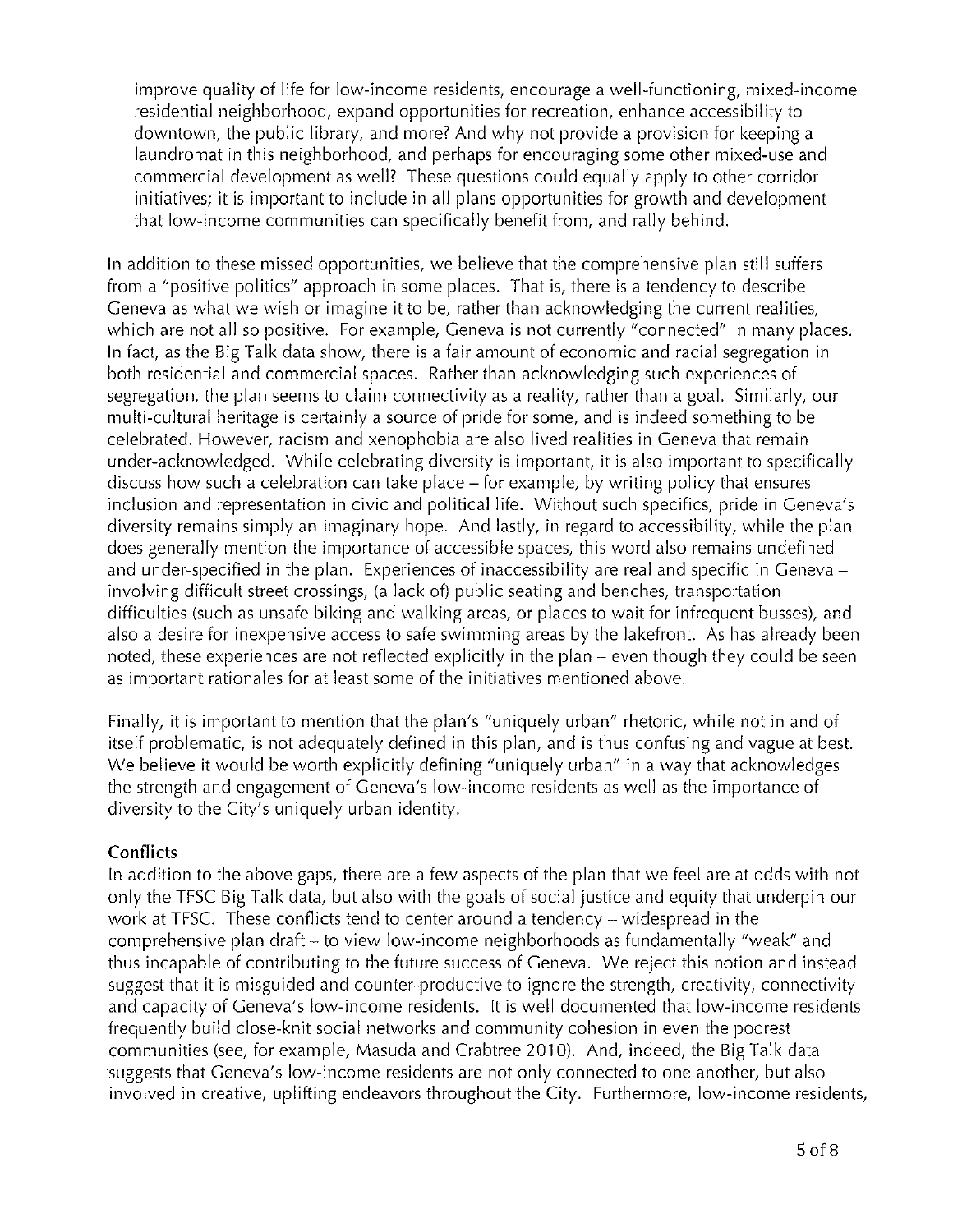in comparison to middle-income, tend to spend a much higher percentage of their incomes locally, and thus are invaluable assets to the local economy. They are clearly strong, not weak, economic actors – limited only by structural forces in the community like housing instability, job insecurity, language barriers, transportation difficulties, racism and more. Thus, while mixedincome housing is perhaps a path towards Geneva's financial stability, we must be careful to not assume that middle-income residents are the only way to "save" low-income communities. And, we must be sure that pursuing mixed-income residential development does not disrupt what is currently working in low-income neighborhoods in Geneva. (It is also worth noting that there is little in the plan that even hints at mixed-income development and the upward mobility of lowincome residents as priorities or planning goals. The plan seems to advocate gentrification much more than either integration or support, perhaps especially in its refusal to ever consider deploying funds on a "worst first" basis, which suggests a trickle down economic model.)

Following this critique, we feel that the current plan sets up a disturbing dichotomy in which middle-income families have much to offer Geneva, but low-income families do not. The language of "strong "versus" weak and "healthy" versus "unhealthy" furthers this dichotomy, which - while perhaps appropriate in certain market discussions - becomes inappropriate and insulting when wielded frequently and without discrimination in any mention of low-income residents. Furthermore, the tendency to reduce Geneva's residents to solely a monetary marketbased descriptor is both disturbing and misguided. There are, in fact, many ways to think about economic success that do not revolve only around market value. For example, it is important to recognize the importance of additional, community-based economic systems that expand beyond, and run parallel to, the capitalist market system. These "alternative" economies (which include, for example: sharing, gift giving, bartering, care giving, cooperatives, hunting and gathering, community gardening, borrowing, collective ownership, self-employment, and much more) are particularly important to the stability, success, and connectivity of low-income communities (see Gibson-Graham 2006). The point is: these communities have capacity and strength, and it would be a huge mistake to not recognize and encourage this capacity and strength as part of the plan for Geneva's future.

Some historical context on the rhetorical links between poverty, race, and pathology (i.e. healthy versus unhealthy) is also important here in order to highlight the dangerousness of this plan's linguistic and philosophical impulse. Historians like Daryl Michael Scott (1997), and political scientists like Adolph Reed (1999), have written extensively on how white contempt for African Americans has long been couched in the language of pathology (that is, healthy and unhealthy, or weak and strong), especially when outright racism has been tabooed. In his *Stirrings in the* Jug (1999), Reed identifies how the creation of a fictive, pathological urban underclass has underwritten the rise of a middle class custodial politics and marginalized the voices of working class voters in minority communities since the Civil Rights Movement. In these conditions, a vague sickliness or pathology has often been attributed to poor people of color in order to avoid overtly racist language, as well as to justify middle class power and authority in urban decisionmaking. There are, however, other models of community-engaged planning that do not marginalize disenfranchised residents, and do not replicate a language and philosophy couched in racism and class hierarchy. Participatory action research, community asset mapping, and other collective strategies have been successfully employed in communities seeking alternatives to gentrification (Sherman 2016). TFSC has actively and effectively implemented these research and planning strategies since the launch of the Big Talks in December of 2015. We suggest,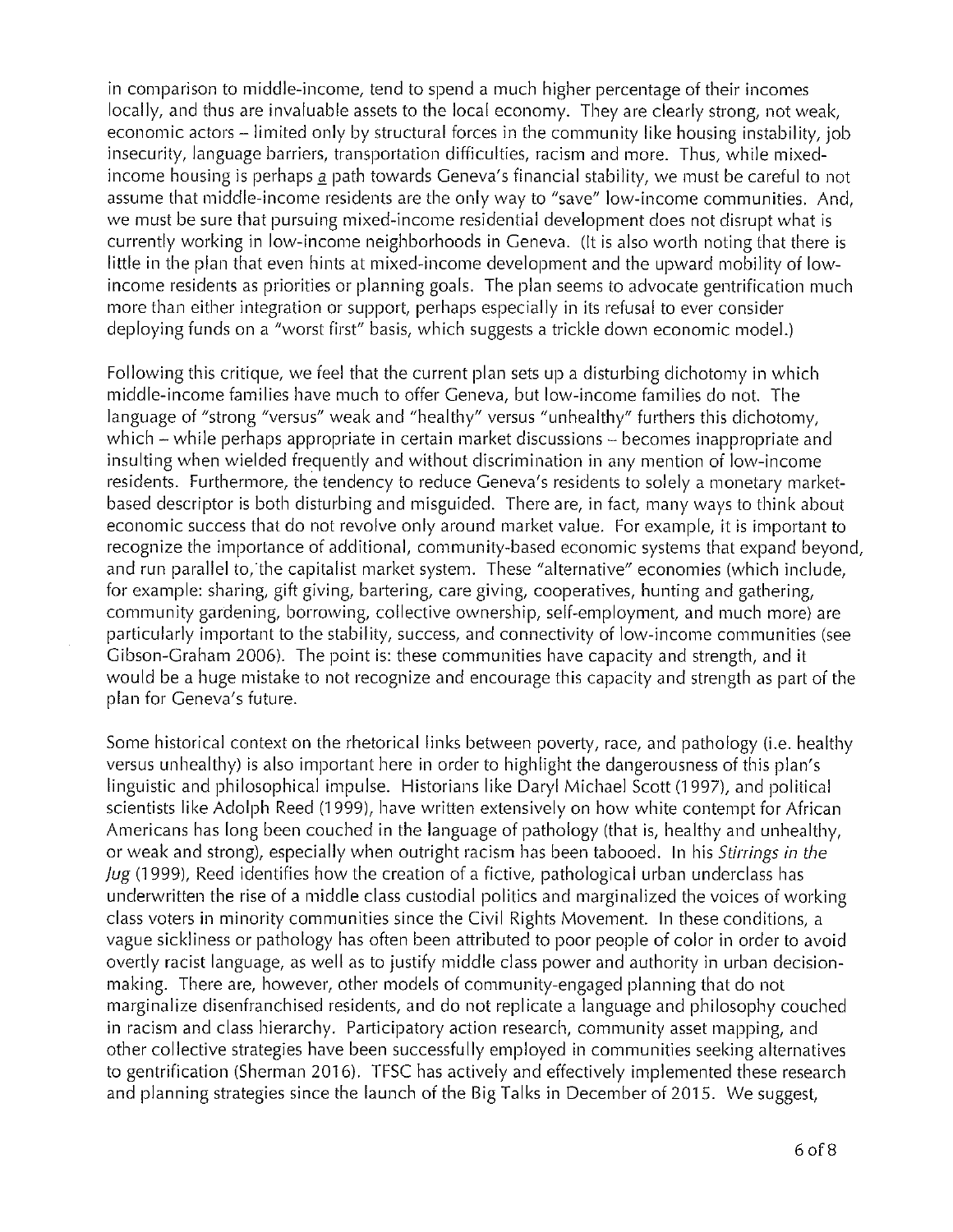therefore, that this work is not only possible but also functional and desirable for the City of Geneva. Accordingly, we believe that community-engaged planning should become incorporated directly into decision-making processes that are specified in the comprehensive plan. That is, as Geneva looks to break ground on the planning projects and initiatives detailed in the plan, community-engaged planning should be advocated and employed as a strategy for further decision-making.

To respond to the above critiques, the plan needs to:

- Avoid all language of weak versus strong, or healthy versus unhealthy, and replace it with  $1.$ language that recognizes the productive capacities and collective strengths of both low income and middle class residents (as understood and determined both within and beyond the capitalist market economy).
- Invite capacity building and offer support (e.g. job training, language assistance, housing  $2.$ stability, adequate transportation, etc.) and economic opportunity for low-income communities as part of a goal to encourage "upward mobility" as well as to support those unable to rise to the middle class.
- Reverse the refusal to ever deploy scarce resources on a "worst-first" basis (page 20, part 1). 3. At times, this strategy may be appropriate. However, when living conditions severely limit the capacity and strength of low-income residents, these barriers to growth and success also need to be taken into account.
- Incorporate community-engaged research into the future planning processes of all specified 4. priorities and initiatives in order to better understand and respond to the assets, strengths, and needs of disenfranchised residents in Geneva.

Sources cited in this section:

Sherman, Danya. "How community engaged design is changing development." Next City. Online at https://nextcity.org/daily/entry/what-is-community-engaged-design, May 18, 2016

# In Summary:

We ask for the following changes to the comprehensive plan:

- Integrate the "visions and values" language into the rest of the document, especially through  $\bullet$ making the concrete, social justice implications of the initiatives explicit.
- Where appropriate, acknowledge and name the social justice and equity concerns that  $\bullet$ currently exist in Geneva (e.g. accessibility, transportation, segregation, etc.) and respond to these concerns with tangible, specific planning details.

Gibson-Graham, Julie Katherine. A postcapitalist politics. U of Minnesota Press, 2006.

Masuda, Jeffrey R., and Alexis Crabtree. "Environmental justice in the therapeutic inner city." Health & place 16.4  $(2010): 656-665.$ 

Reed, Adolph L. Stirrings in the jug: Black politics in the post-segregation era. Choice Publishing Co., Ltd., 1999.

Scott, Daryl Michael. Contempt and pity: Social policy and the image of the damaged Black psyche, 1880-1996. Univ of North Carolina Press, 1997.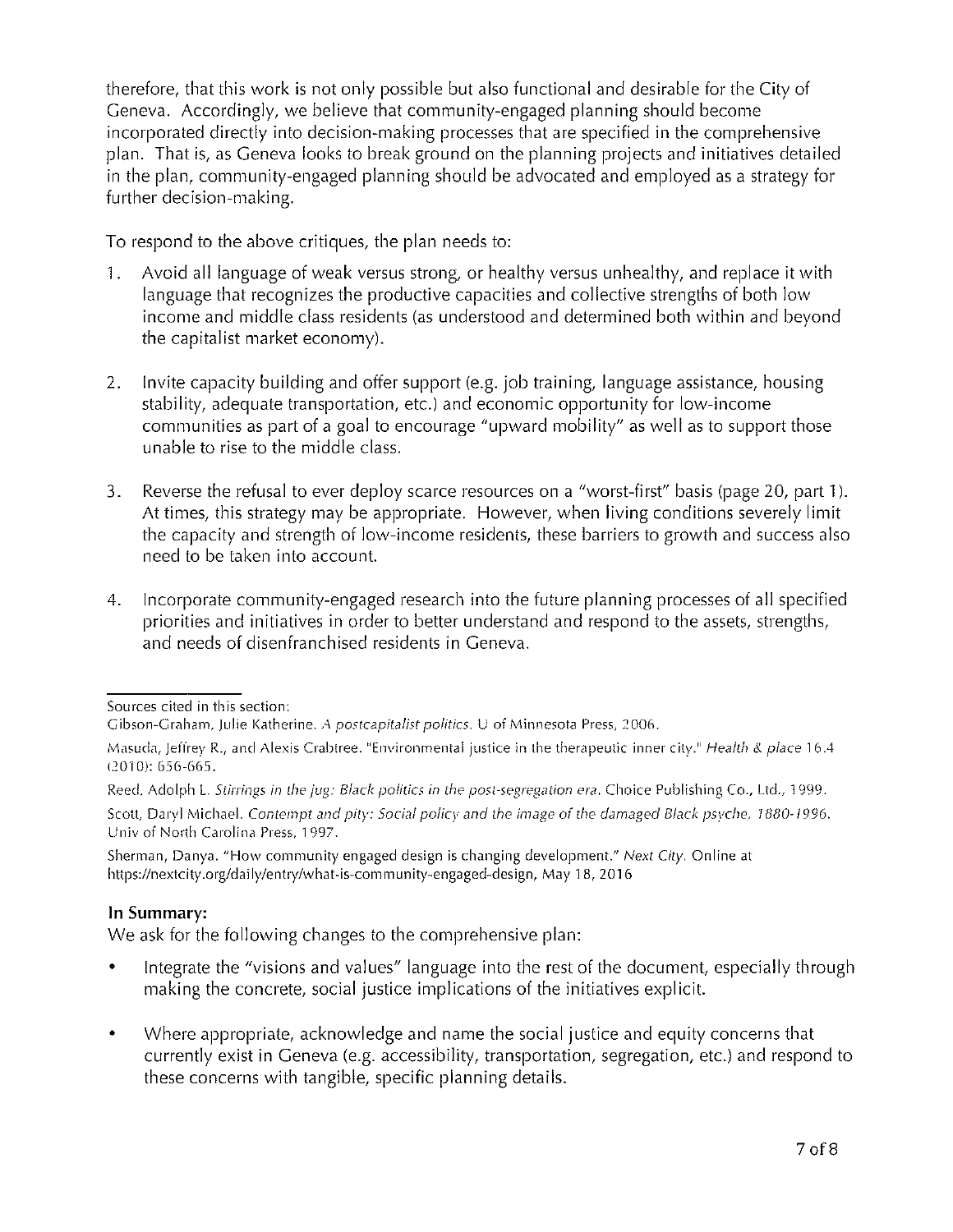- Replace the middle planning priority of "paying our own way" with one that encourages  $\bullet$ economic opportunity through the EOTF; staff this taskforce appropriately and fund accordingly in the proposed budget for this plan.
- Change the widespread wording and assumptions that view low-income residents as "weak"  $\bullet$ and devoid of value; instead, support a tangible, explicit commitment to recognize, draw upon, and enhance the capacity of low-income communities through specific planning initiatives and policies, and through community-centered decision-making protocols.

We thank you sincerely for your continued work on this plan, and we hope that you will see the value of these recommendations. We look forward to your visit on Tuesday, May 24<sup>th</sup>, and to working with you further to improve this document.

# Respectfully,

Jessica Hayes-Conroy, Jeremy Wattles, Janice Loudon, Jim Meaney, and Kathryn Slining Haynes on behalf of Tools for Social Change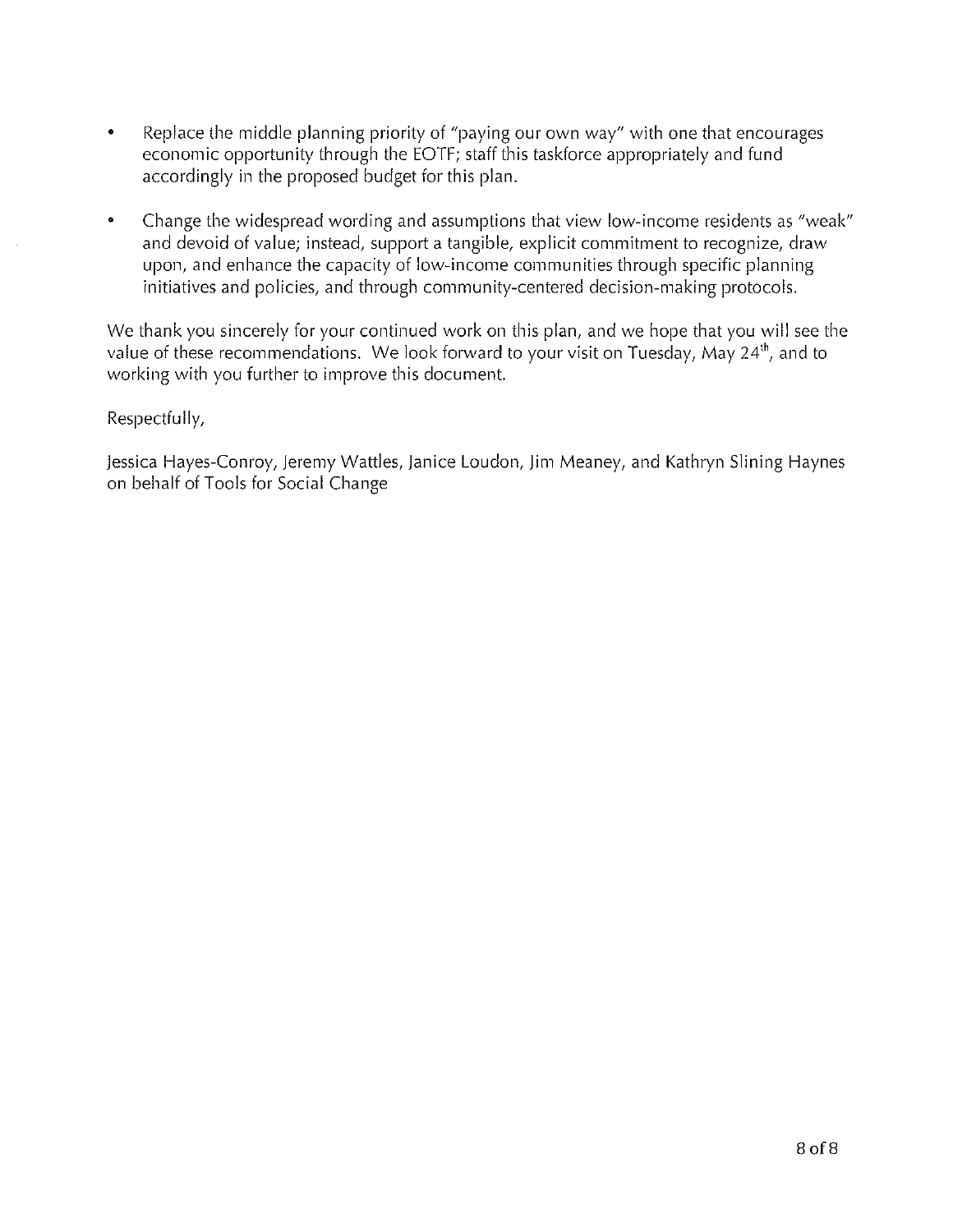| Concrete Actions that Translate Vision/Values into Planning Initiatives |  |  |  |  |  |  |
|-------------------------------------------------------------------------|--|--|--|--|--|--|
|-------------------------------------------------------------------------|--|--|--|--|--|--|

| Vision/Value Policies                                                                            | <b>Concrete Action/Planning Initiative</b>                                                                                |  |  |  |
|--------------------------------------------------------------------------------------------------|---------------------------------------------------------------------------------------------------------------------------|--|--|--|
| WE WILL: Identify and mitigate structural or                                                     | - Support the EOTF as a planning principle, ensure it is funded                                                           |  |  |  |
| historical conditions that hinder any residents'                                                 | appropriately, given physical space, and staffed by residents and                                                         |  |  |  |
| ability for full participation in civic / political life                                         | experts according to specific diversity requirements                                                                      |  |  |  |
| WE WILL: Facilitate, via policy, quality housing                                                 | - Increase housing stability by passing a local ordinance                                                                 |  |  |  |
| opportunities for all stages of life                                                             | prohibiting landlords from discriminating via income                                                                      |  |  |  |
| WE WILL: Foster a climate of skills sharing and                                                  | - Provide physical space and bi-lingual support for skill sharing                                                         |  |  |  |
| skills building for residents                                                                    | and building within disadvantaged neighborhoods                                                                           |  |  |  |
|                                                                                                  | - Include initiatives that seek to improve transportation and                                                             |  |  |  |
| WE WILL: Grow the economic status of Geneva's                                                    | housing for low-income residents, enhance quality of life, and                                                            |  |  |  |
| residents, including expanding opportunities to<br>increase the livelihood of low-income workers | ensure access to food/resources (e.g. market in 'food desert')                                                            |  |  |  |
| employed within the Geneva area                                                                  | - Lift the food truck/vendor ban and organize a co-operative<br>commercial kitchen space in order to encourage food-based |  |  |  |
|                                                                                                  | entrepreneurial opportunities (in innovation hub?)                                                                        |  |  |  |
|                                                                                                  | - Specify in initiatives how accessibility will be improved for low-                                                      |  |  |  |
|                                                                                                  | income residents and residents with mobility disadvantages (e.g.                                                          |  |  |  |
| WE WILL: Improve accessibility to public spaces                                                  | connecting Castle St. to library and downtown; improving                                                                  |  |  |  |
| and recreational amenities for residents and visitors                                            | seating downtown and transit stops, ensuring pedestrian / bike                                                            |  |  |  |
|                                                                                                  | safety along Hamilton St, etc.)                                                                                           |  |  |  |
|                                                                                                  | - Provide accessible physical space with adequate transportation                                                          |  |  |  |
| WE WILL: Provide traditionally underrepresented                                                  | for community events and gatherings in low-income areas                                                                   |  |  |  |
| groups meaningful opportunities for engagement                                                   | - Actively recruit underrepresented populations to serve on city                                                          |  |  |  |
|                                                                                                  | agencies and run for city office                                                                                          |  |  |  |
|                                                                                                  | - Offer business grants and entrepreneurial support that is                                                               |  |  |  |
| WE WILL: Engage in inclusive interactions and                                                    | accessible (including bi-lingual) to disadvantaged residents                                                              |  |  |  |
| transparent decision making processes                                                            | - Utilize a bi-lingual, community-engaged planning process for all                                                        |  |  |  |
|                                                                                                  | future planning decisions to engage a diverse population                                                                  |  |  |  |
| WE WILL: Engage youth in being active citizens                                                   | - Ensure safe areas for play, swimming and recreation at the<br>lakefront and City parks                                  |  |  |  |
| and demonstrate their importance in our                                                          | - Offer connection to civic and political life via youth internships                                                      |  |  |  |
| community                                                                                        | and committee seats                                                                                                       |  |  |  |
| WE WILL: Make certain that patterns of                                                           | - Encourage diverse participation at City events through bilingual                                                        |  |  |  |
| development reinforce our capacity to stay close                                                 | advertising and attention to venue's physical and cultural                                                                |  |  |  |
| and connected                                                                                    | accessibility (e.g. food options)                                                                                         |  |  |  |
| WE WILL: Protect Seneca Lake and continue efforts                                                | - Provide access to safe swimming at the lakefront                                                                        |  |  |  |
| to physically and civically connect Geneva with the                                              | - Connect lakefront to East Lakeview neighborhood and other                                                               |  |  |  |
| lake                                                                                             | disadvantaged neighborhoods                                                                                               |  |  |  |
| WE WILL: Create accessible connections to our                                                    | Provide seating, safe crossings, and enhanced transportation to                                                           |  |  |  |
| natural resources                                                                                | the lake and City parks                                                                                                   |  |  |  |
| WE WILL: Understand each other's differences,                                                    | - Actively recruit and support under-represented persons to serve                                                         |  |  |  |
| engage in dialogue, and listen                                                                   | on city agencies and offices, and in future planning decisions<br>- Use bi-lingual communication whenever possible        |  |  |  |
|                                                                                                  | - Enforce internal code violations to eliminate sub-standard rental                                                       |  |  |  |
| WE WILL NOT: Support conditions that limit the                                                   | properties and "slumlords"                                                                                                |  |  |  |
| economic and social mobility of Geneva's lower                                                   | - Provide physical space and bi-lingual logistical support for a                                                          |  |  |  |
| income households.                                                                               | tenants rights association                                                                                                |  |  |  |
| WE WILL NOT: Ignore language barriers that                                                       | - Provide Spanish-language options for communication,                                                                     |  |  |  |
| impede resident access to City services, amenities,                                              | documents, signage, advertisements, job training and city                                                                 |  |  |  |
| and programs                                                                                     | programs whenever possible                                                                                                |  |  |  |
| WE WILL NOT: Ignore the needs of residents to                                                    | - Provide physical spaces (indoor and out) for safe recreation and                                                        |  |  |  |
| find suitable spaces to recreate and enjoy their                                                 | gathering within disadvantaged communities                                                                                |  |  |  |
| neighborhoods                                                                                    | - Ensure adequate transportation options for travel in the City                                                           |  |  |  |
| WE WILL NOT: Tolerate nepotism, racism, or                                                       | Employ a community-engaged process for decision-making                                                                    |  |  |  |
| arbitrarily exclusionary practices in public                                                     | - Allow the EOTF and/or GHRC oversight of business grant                                                                  |  |  |  |
| processes, programs, or services.                                                                | processes to ensure fairness; provide both with enough                                                                    |  |  |  |
|                                                                                                  | resources to effectively investigate discrimination complaints                                                            |  |  |  |

 $\ddot{\phantom{a}}$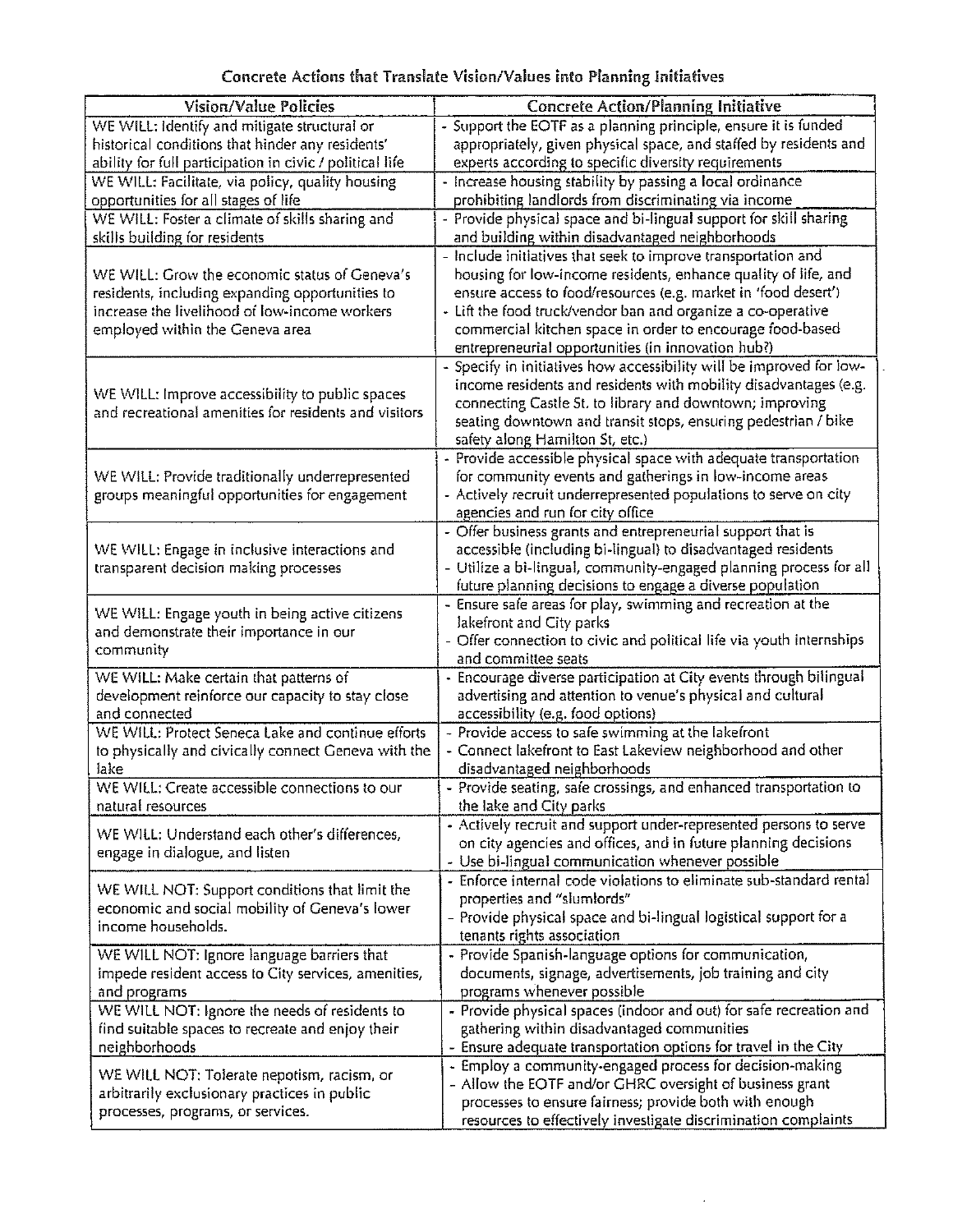## **Comments Received via email or phone**

## Comment 1

It seems there are an increased number of rentals in Geneva. Could there be a moratorium placed on the creation of rental properties? I see a huge number of rental properties. Landlords do not live there and see disinvestment and have transient populations. Often rental properties end up to have more people. One of the things about rentals is I think some people do not know what the rules are. Isn't it possible to educate people about what the rules are? What procedures for renting in the City?

The railway is very unattractive especially along the lake. The appearance is detrimental to the neighborhoods. Perhaps planter boxes could dress them up. For the railway, could be much more attractive. Can we do anything to help to clean-up? In other communities, the railway is cute. I have seen parks, flowers and benches. I do not why we have to have the railway look the way it does. Development overlooking the water on the downtown side.

Bicentennial Park there was an awful amount of money. Part of it is lack of shade. It is not a pleasant place to sit.

## Comment 2

I was reading the article about the comp plan in tonight's FLT, and it struck me immediately that XXX and I fit the demographic of "middle income people who have flown the coop" perfectly. As I read through the article, and reviewed the strategies for attracting and retaining that middle-income group, I realized that the reasons we left Geneva were only alluded to, and not addressed directly. In fact, there was no direct mention of it at all in the article (and seemingly in the plan itself).

Simply put, we left because, despite significant effort on the parts of many, the Geneva City School District was unable to meet our needs as a family. In Geneva, it's never a great political move to talk about the fact that the school system often fails its students for a variety of reasons. As soon as you head down that road, there is a contingent of cheerleaders who want to equate the extraordinary efforts of teachers with meaningful results. Unfortunately, despite incredibly hard work, there are several performance areas that the schools simply don't measure up in, and nearly \*all\* of those areas are the direct result of the increased percentage of students living in poverty based circumstances (hence the fact that I see the comp plan only tangentially addressing this major issue). The increase in amount of time spent dealing with behavior problems are consistent with larger urban areas. The shrinking tax base contributing to the school coffers coupled with the ridiculous allocation of state and federal funding have put Geneva in a position where the district is chronically understaffed, lacks the funding for specialized programs to meet the needs of the ever changing student population, and will be unable to retain quality teachers/administrators/support staff who \*will\* leave for greener (read: suburban, wealthier, and invariably less diverse) pastures.

When XXX and I moved to Fairport, we anticipated a significant increase in our overall cost of living, and were willing to accept that in exchange for an improved academic experience for our kids. We certainly did achieve an improvement in the overall academic experience. The variety and quality of options available at the three schools we've experienced since moving here has been nothing short of astonishing. What we didn't anticipate was that our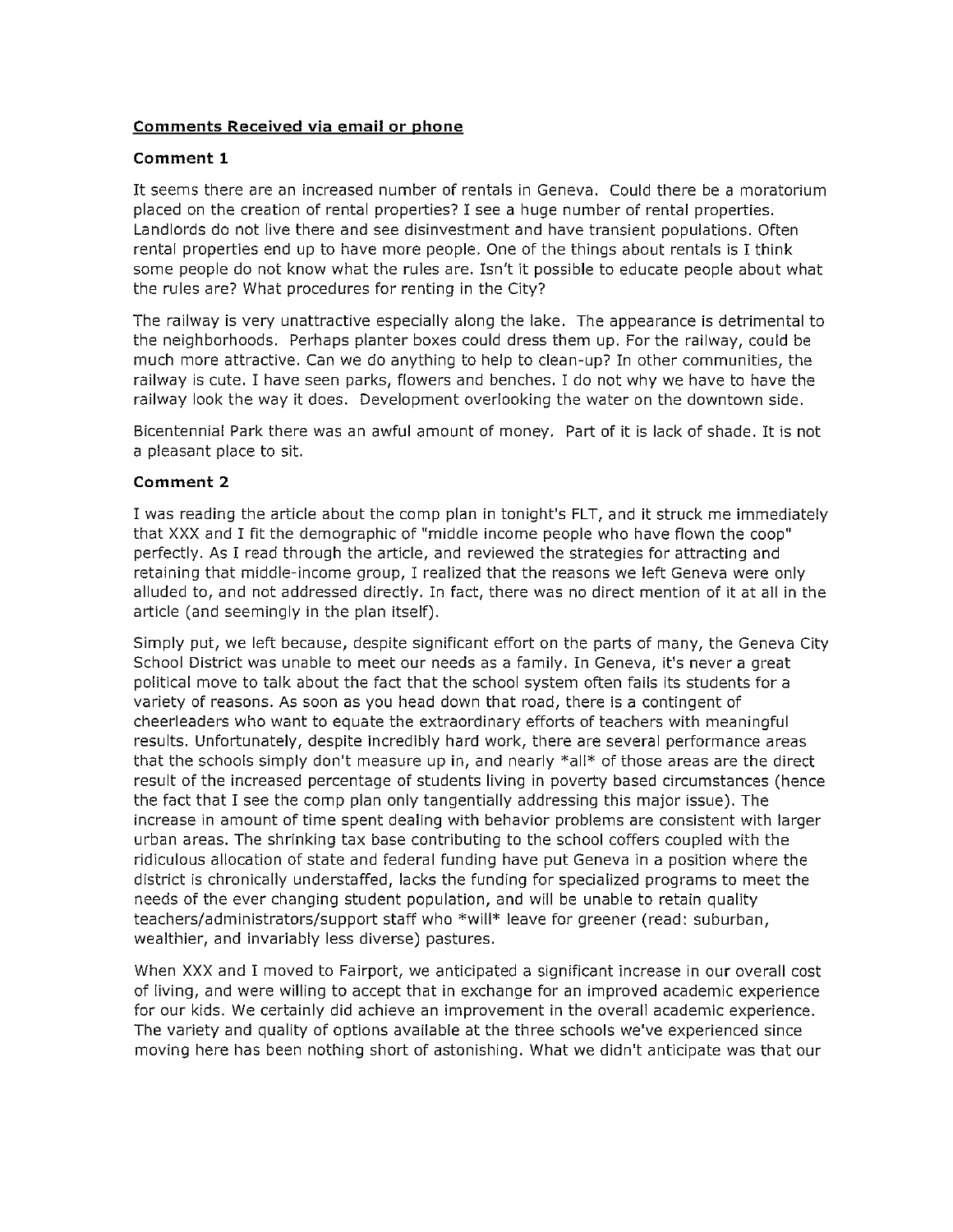total cost of living in Fairport, despite a significantly more expensive home, increased only marginally (for a variety of reasons including tax rates/Fairport municipal electric/etc.).

To compare Geneva and Fairport schools is completely unfair in many regards. Tax base. Overall funding. Lack of poverty. Level of parental support and involvement. I could go on and on talking about the unfair advantages that Fairport has compared to my hometown. But none of those reasons make any difference whatsoever when it comes to making a decision about where to raise your family. Geneva is in direct competition for families with communities like Fairport, Victor, Farmington, and Canandaigua. Even Penfield, Webster, and Honeoye Falls-Lima, are within reasonable commuting distance from Geneva. My sense is that all of those districts are \*perceived\* as higher performing, and come with less baggage than Geneva.

It's not just XXX and me. I've had multiple conversations with families who are recent Geneva-Fairport transplants (it's amazing when you run into so many Geneva connections at the Rt. 31 Wegmans!). Every single one of them with children has said the exact same thing. It's all about the schools. That's why they left. And that's why they won't return-if at all-until their kids have graduated.

When you bring up these points in Geneva, it seems that you almost always experience a couple things. First, you're vilified for having the audacity to criticize some of Geneva's hardest working, most well-established people, the teachers (which I'm not doing in any way, to be clear). Then secondly, you'll get hit with a long list of what's \*good\* about Geneva schools-and it's a long and valid list. There are several positive things going on. But the bottom line truth is that despite the presence of those positive things, Geneva City Schools are underperforming, have more behavior problems in the classroom, and in short, experience all of the problems of more urban districts. That's in sharp contrast to the other districts that I mentioned above. Those differences are clearly enough to sway the opinions of potential (and current) residents.

I recognize that the City and the school district are distinctly separate entities. But it seems to me that the City of Geneva should be the district's most vocal ally when it comes to advocating for the needs of its students. The Mayor/City Manager/Council should be in regular contact with the State DOE, acting as a thorn in their side until appropriate funding is offered to insure a higher quality experience for Geneva families. Being the proverbial squeaky wheel has the potential to lead to results, and put simply, the Geneva schools need all the help they can get in that regard.

I strongly suggest that the comprehensive plan be expanded to include information and strategies to improve not only the actual quality of student experience in the Geneva schools, but to identify a role that the city can play in the following areas:

1. Formal methods of advocacy with the state Department of Education, the Commissioner, and federal representatives who have impact on the funding streams.

2. How to utilize city resources to increase the level of family and parental involvement in the schools, perhaps by increased cooperation between the schools and the city Rec Dept (which has always done a great job of working with the schools-we just need more of the same, with increased funding, and increased recognition of the positive economic and social impact of investing more heavily in those programs).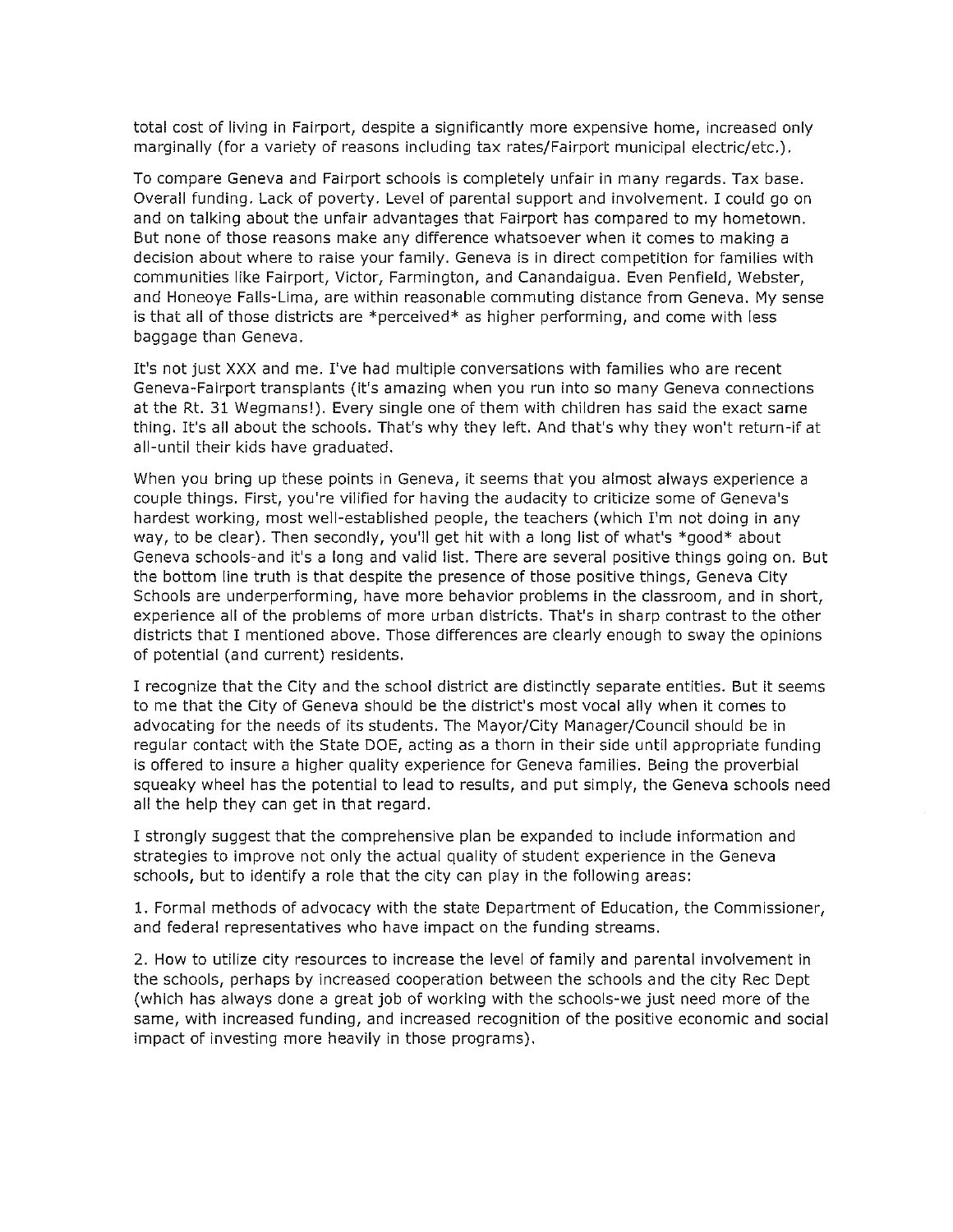3. If it's not already happening, increased cooperation and assistance with regard to grounds and/or facilities maintenance. For example, should the city have to pay to insure that the school's lawns are mowed on a regular basis? Of course not. But when a prospective family drives by the elementary school and the already overburdened facilities staff haven't been able to get to the 6" deep lawn? That's a problem for Geneva in general, not just the schools.

4. Increased/regular communication between the schools and City Council. It would behoove the Mayor to request that the superintendent or other administrative representative provide a general report to City Council on a regular basis (live, in person, at Council meetings). Included in that report should be student achievements that are worthy of celebration by all, with direct recognition by Council of individual students when appropriate.

I'm sure there are several other areas where increased cooperation and communication between the City and the schools could/would be beneficial. But I suppose my primary objective is to insure that city planners understand that the reputation of the schools is a massive factor in any families decision on where to live, and that right now, Geneva does not stack up well in comparison to competing districts.

## Comment 3

The most hopeful thing I left with was the idea of an economic task force. I could see its value if a task force was used to develop jobs AND address the barriers that keep people from working, those barriers being transportation, child care, housing needs, training, etc. If a task force coordinated services to make all those pieces come together, city residents would benefit.

I'm seeing that happening in Yates County where there is a High School Equivalency class for FLCC. The Workforce Development Office provides students with a caseworker who counsels them with personal issues, sends them to trainings, helps them develop resumes, sets them up with jobs in the community with their salaries paid by the county, and offers incentives to come to class. The WF office itself also employs some students and trains them. I'm see the value of that kind of holistic approach, and I'm not sure if that's happening in Ontario County.

With regard to training, FLCC has a new president. It might be worthwhile to approach him -- introduce him to the city and talk about partnering with the city to offer more training programs here. As you know, the college has a program in Seneca County that trains machinists onsite, and in Victor, there's a mechatronics tech program. Geneva has the CNA program. I feel Geneva would benefit immensely from having more training programs here, particularly if the trainings were done in coordination with a particular industry.

The machinists program, for example, is offered onsite at different manufacturing facilities, and I believe 100 percent of the graduates were offered jobs, many of them at the sites where they trained. Perhaps those sites will no longer need to hire so many machinists and FLCC could partner with a site here?

## Comment 4

I read with interest today's Finger Lakes Times article of the proposed City of Geneva's comprehensive plan. Consultant Lombardi did a fair job of categorizing the city's strengths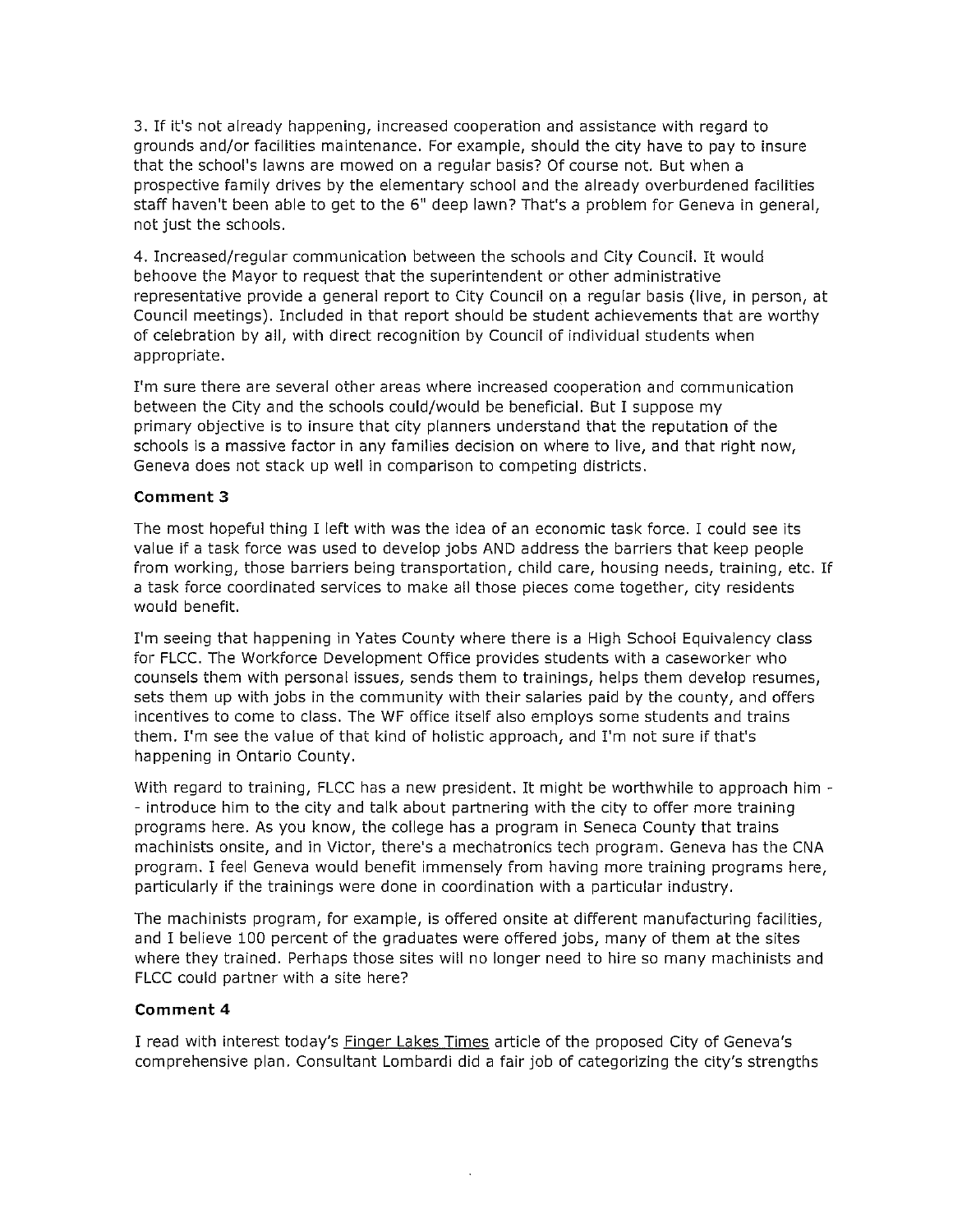and weaknesses but failed to mention the 500 lb gorilla that continues to obstruct the small gains the city has made in the last few years- The City of Geneva's tax rate, approximately \$17.50 per thousand is one of the compelling reasons that the middle class is leaving the City and why middle class house hunters are choosing other towns and villages in Ontario County. Not only a little less in taxes but a lot less. Seven years ago, the OC BOS changed the sales tax formula that greatly benefitted the City of Geneva. The change from distributing sales tax revenue from 100% property assessment to a formula of population and property assessment resulted in the City receiving millions of dollars more to operate. It was the golden opportunity to reduce the city's property tax but instead Geneva City council for years patted themselves on the back for "keeping taxes flat" while sticking their heads in the proverbial sand as people continued to leave for the town of Geneva and other places.

The good news is that it might not be too late to make the hard choices as sales tax revenue continues to stay steady and may actually increase slightly. These choices will remain difficult, contentious, and possibly unpopular but very little of the proposed plan will matter unless the City tax issue is addressed. It takes political will. It took twenty (20) years for the City to finally realize that the 911 system should go the County. Twenty years! Finally it will be done and it's noteworthy that the County will invest about \$1.5 million to take over the City's dispatch. Just imagine the savings if this was done many years ago.

## **Comment 5**

Waste of money- a city staff person could have done that

#### Comment 6

Not enough in the plan addressing social inequality

#### Comment 7

Language of the plan does not reflect social justice

#### Comment 8

#### Some questions and suggestions for the City of Geneva Comprehensive Plan.

#### Geneva's share of poverty:

According to the report in the plan Geneva has 12% of Ontario County's population, but has 25% of the county's residents who live in poverty. This is not tenable. What do Canandaigua and other cities do to keep their poverty rate below 10%? If Geneva maintains the poverty rate at such a high level, or even increases it, it will reach the point of no return. Before the city does anything else, in my opinion it should address the question of how to decrease the poverty rate to below 10%.

Some suggestions for this:

- a) the city of Geneva should restrict welfare eligibility based on length of residency: e.g. 1, 1 1/2 or 2 years of residence before becoming eligible for welfare.
- b) limiting welfare to a 3 year term, with a possible review.
- c) Welfare could be conditional on some sort of return service.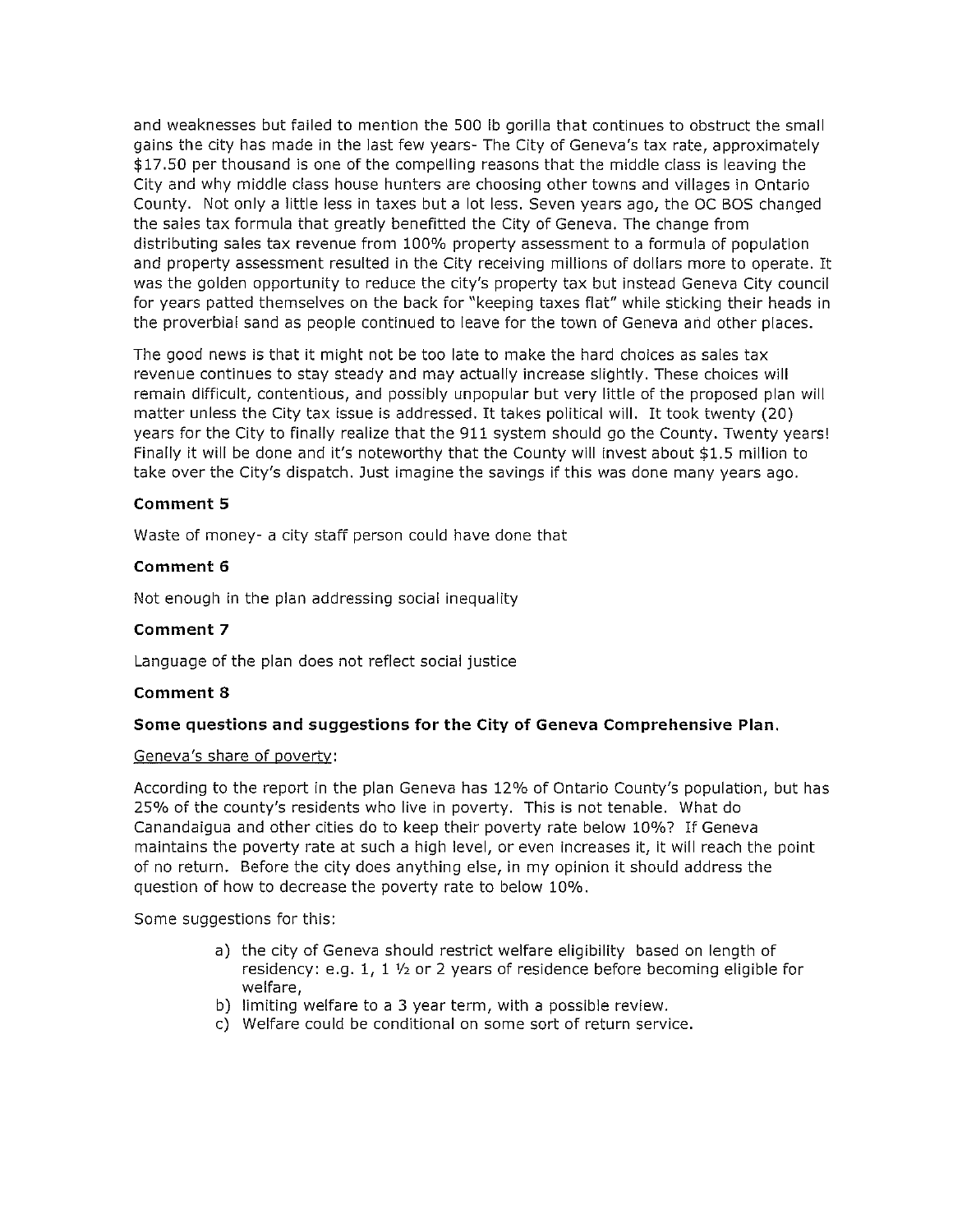Housing: Affordable prices, very high taxes. 60% of the city properties are off the tax roll. Some suggestions:

d) Put properties back on tax roll

e) Negotiate payments for road use, water and sewage use, use of the Geneva Police Department, Fire Department, etc.

f) Require some return services in lieu of taxes.

#### Lake Front access:

To make Geneva a destination, the lake front has to have uninhibited access. This could be achieved by rerouting transient truck traffic to Pre Emption Road - Rt 96 - Rt 318 - Rts 5&20. For passenger car traffic installing roundabouts at Elizabeth Blackwell Drive and Lake St and limiting speed to 15 mph between them. Pedestrians should have uninhibited access to the lake front between the two roundabouts.

Set up a city owned building immediately East of the Visitors Center for a Bistro like restaurant with an outside beer garden, and another at the East end of the lake front where the State Park begins, also rental as a pastry shop and ice cream parlor, also with outside sitting with tables , chairs and umbrellas.. This may ensure human traffic at the lake front. This kind of arrangement works in some American and most European cities, and would also bring in revenues.

#### Comment 9

These are some roughly written suggestions:

1. Make every effort possible to reduce City of Geneva Taxes! They are very high compared to the Town of Geneva, as well as other cities that people are choosing to move to. We do not get the visible/identifiable benefits of such high taxes, that other locations might have.

2. Tighten discipline in the Geneva City Schools, and raise academic standards. There is a "reputation" that needs an extra lot of effort to rebuild, even though we have made much progress, on and off, through the years.

We also do not have as many BIG scholarships to college as other surrounding schools. (Real Estate Agents will tell you that Geneva Schools and Taxes are the biggest killers for home sales here.)

3. Stop expanding housing for low income. This sounds cruel, but we are overwhelmed with the challenge to help so many needy in our County.

4. Put many more picnic tables within the lake view, and maintain them. I went to the Trout Derby and found our gazebo and lake area in need of cleaning. There were very few benches and no picnic areas by the tent that they brought the trout to weigh.

5. Offer many more "advantages" for city of Geneva residents to feel they are getting more for their tax dollars and for choosing to live in and contribute to their city. Ideas: even loser rates for classes at the Rec. Dept, at the Library, use of rooms at the Community Center, entry to festivals, local restaurant discounts...etc etc. for CITY RESIDENTS. Have